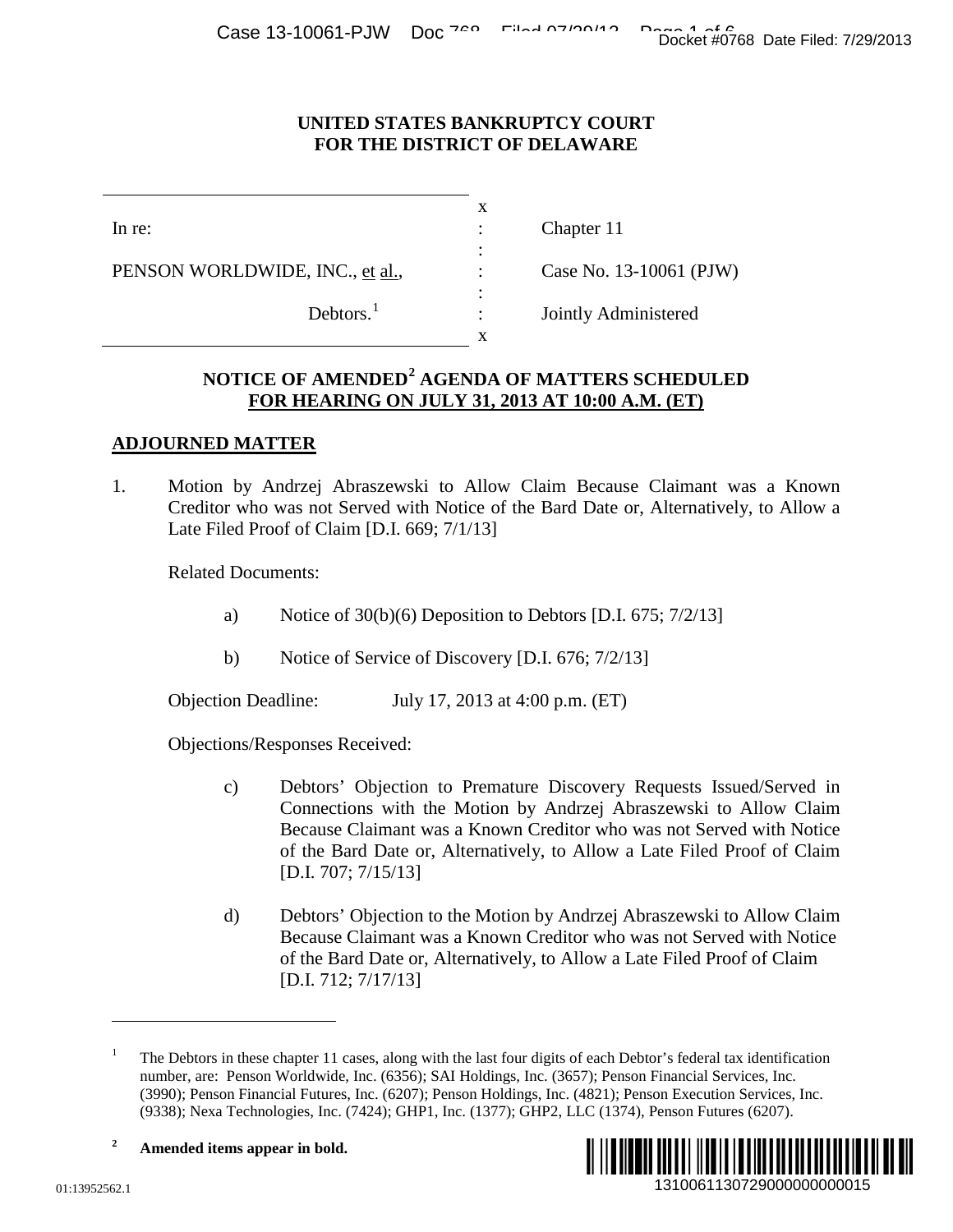Status: By agreement of the parties, this matter is adjourned to the next omnibus hearing on August 6, 2013 at 9:30 a.m. (ET).

# **MATTERS WITH CERTIFICATIONS FILED**

2. Motion of Richard O'Connell, as Chapter 7 Trustee of the Estate of Arbco Capital Management, LLC, for Relief from the Automatic Stay [D.I. 695; 7/11/13]

Related Documents:

- a) Order Shortening Notice Period [D.I. 698; 7/11/13]
- b) Notice of Hearing on Motion of Richard O'Connell, as Chapter 7 Trustee of the Estate of Arbco Capital Management, LLC, for Relief from the Automatic Stay [D.I. 699; 7/11/13]
- c) Certification of Counsel [D.I. 758; 7/29/13]

Objection Deadline: July 25, 2013 at 10:00 a.m. (ET)

Objections/Responses Received:

- d) Informal Response by the Debtors.
- Status: An agreed upon form of order has been submitted under certification of counsel. No hearing is necessary.
- 3. Debtors' Motion to Estimate Certain Claims Solely for Purposes of Voting to Accept or Reject the Fourth Amended Joint Liquidation Plan of Penson Worldwide, Inc., and Its Affiliated Debtors [D.I. 704; 7/12/13]

Related Documents:

a) Certificate of No Objection [D.I. TBD; 7/29/13]

Objection Deadline: July 24, 2013 at 4:00 p.m. (ET)

Objections/Responses Received:

- b) Objection of NDV Investment Company, JM Property SP Z.O.O. SP K, Jerzy Mendelka and Adamba Imports International, Inc. to Debtors' Motion to Estimate Certain Claims Solely for Purposes of Voting to Accept or Reject the Fourth Amended Joint Liquidation Plan of Penson Worldwide, Inc., and Its Affiliated Debtors [D.I. 746; 7/24/13]
- c) Notice of Withdrawal [D.I. 753; 7/25/13]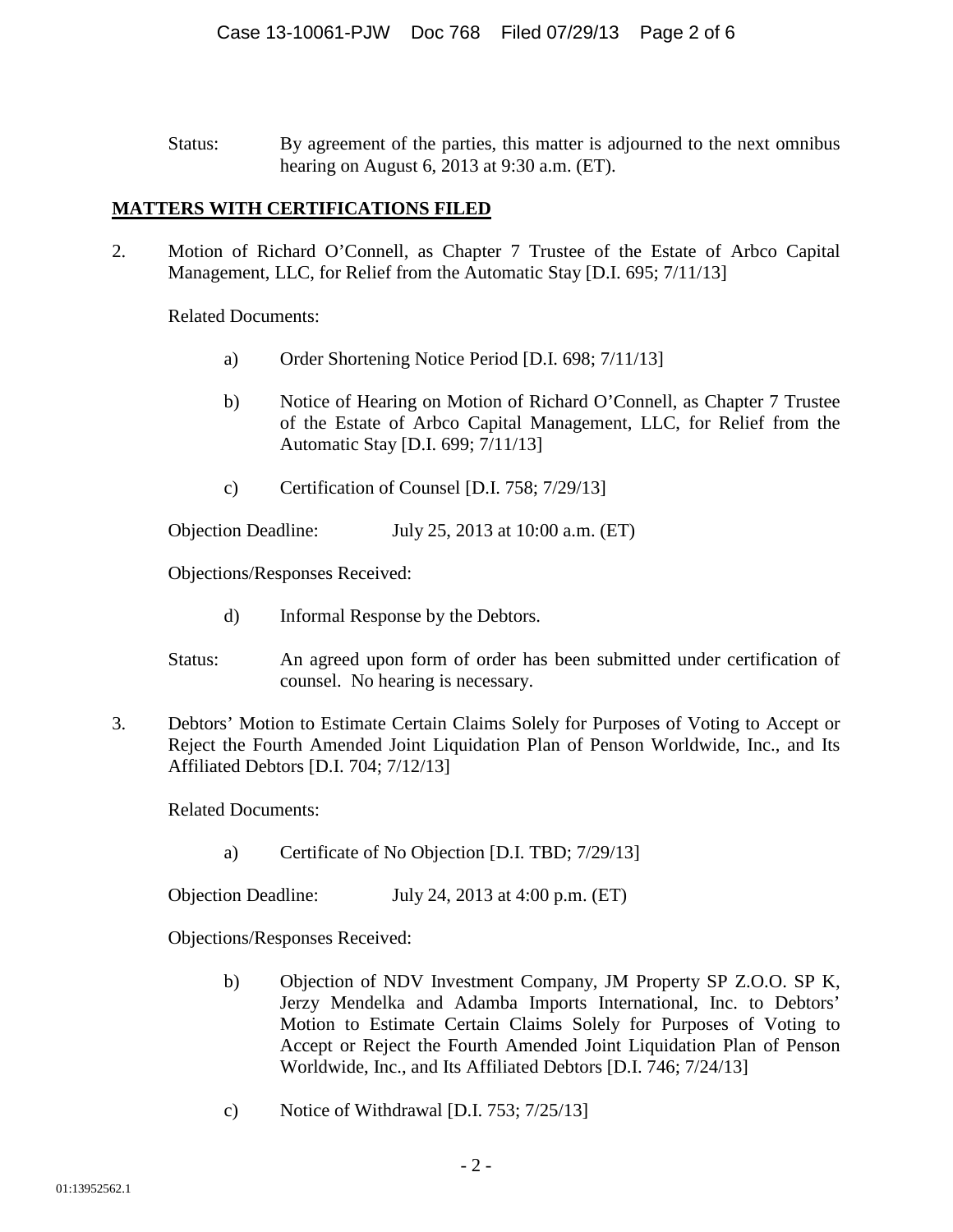Status: A certificate of no objection has been filed. No hearing is necessary.

## **CONTESTED MATTERS GOING FORWARD**

4. Confirmation of Fourth Amended Joint Liquidation Plan of Penson Worldwide, Inc., and Its Affiliated Debtors [D.I. 592; 6/6/13]

#### Related Documents:

- a) Order: (A) Approving Disclosure Statement; (B) Fixing Voting Record Date; (C) Approving Solicitation Materials and Procedures for Distribution Thereof; (D) Approving Forms of Ballots and Establishing Procedures for Voting on Plan; (E) Scheduling Hearing and Establishing Notice and Objection Procedures in Respect of Confirmation of the Plan; and (F) Granting Related Relief [D.I. 599; 6/7/13]
- b) Letter by the Official Committee of Unsecured Creditors in Support of the Fourth Amended Joint Liquidation Plan of Penson Worldwide, Inc., and Its Affiliated Debtors [D.I. 600; 6/7/13]
- c) Notice of (I) Approval of Disclosure Statement, (II) Deadline for Voting on Plan, (III) Hearing to Consider Confirmation of Plan, and (IV) Deadline for Filing Objections to Confirmation of Plan [D.I. 606; 6/10/13]
- d) Affidavit of Service by Kurtzman Carson Consultants LLC with Respect to Solicitation Packages [D.I. 661; 6/26/13]
- e) Affidavit of Publication of Alice Weber in the New York Times Regarding Notice of (I) Approval of Disclosure Statement, (II) Deadline for Voting on Plan, (III) Hearing to Consider Confirmation of Plan, and (IV) Deadline for Filing Objections to Confirmation of Plan [D.I. 662; 6/26/13]
- f) Notice of Filing of Supplement to Fourth Amended Joint Liquidation Plan of Penson Worldwide, Inc., and Its Affiliated Debtors [D.I. 708; 7/15/13]
- g) Fourth Amended Joint Liquidation Plan of Penson Worldwide, Inc., and Its Affiliated Debtors [D.I. 759; 7/29/13]
- h) Notice of Filing of First Amended Supplement to Fourth Amended Joint Liquidation Plan of Penson Worldwide, Inc., and Its Affiliated Debtors [D.I. 760; 7/29/13]
- i) Notice of Filing of Blacklined Pages of Fourth Amended Joint Liquidation Plan of Penson Worldwide, Inc., and Its Affiliated Debtors [D.I. 761; 7/29/13]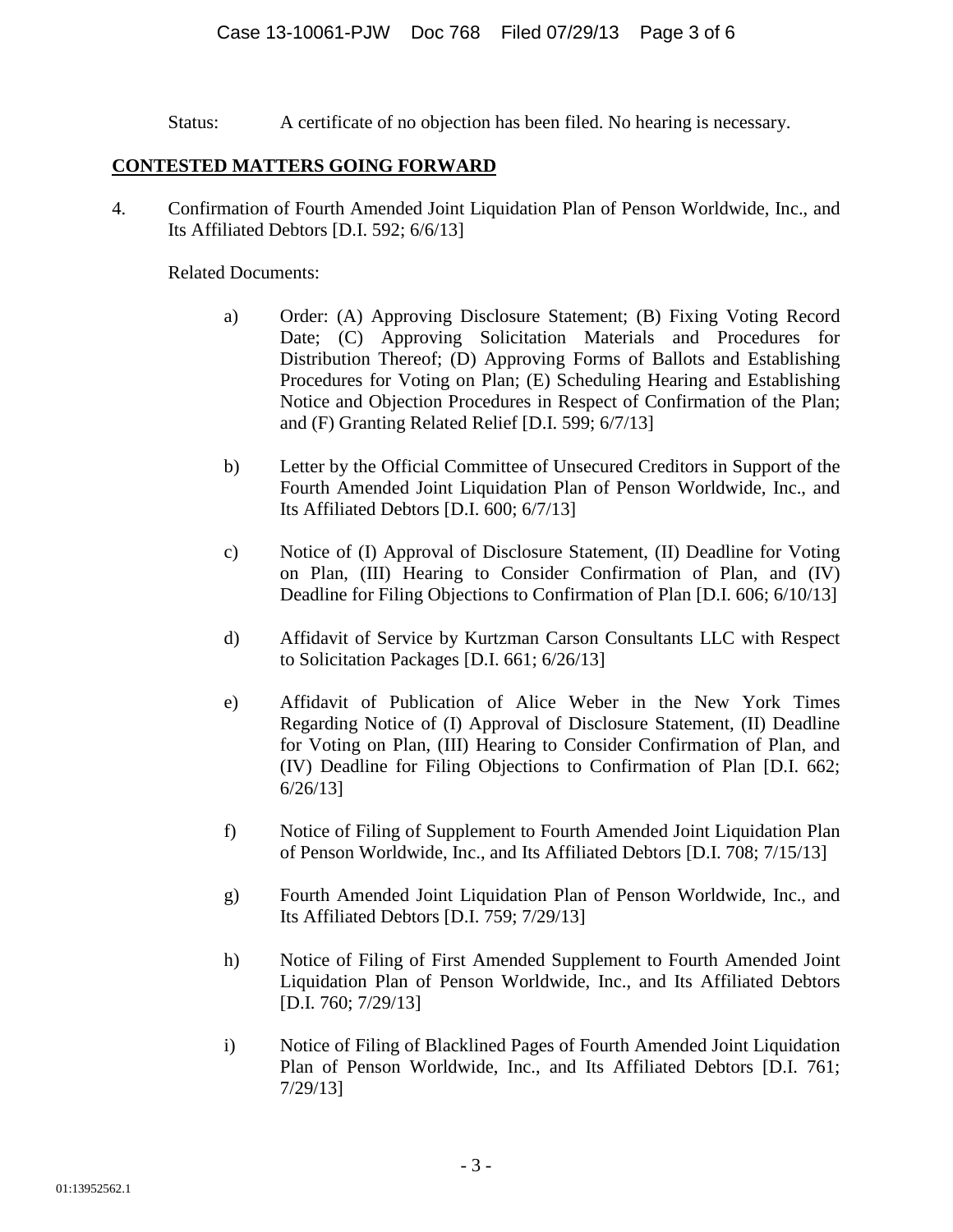- j) Declaration of Bryce B. Engel Pursuant to 28 U.S.C. § 1746 in Support of Confirmation of Fourth Amended Joint Liquidation Plan of Penson Worldwide, Inc., and Its Affiliated Debtors [D.I. 762; 7/29/13]
- k) Notice of Filing of Proposed Findings of Fact, Conclusions of Law, and Order Confirming Fourth Amended Joint Liquidation Plan of Penson Worldwide, Inc., and Its Affiliated Debtors [D.I. 763; 7/29/13]
- l) Notice of Filing of Blacklined Pages of First Amended Supplement to Fourth Amended Joint Liquidation Plan of Penson Worldwide, Inc., and Its Affiliated Debtors [D.I. 764; 7/29/13]
- m) Certification of Michael J. Hill with Respect to the Tabulation of Votes on the Fourth Amended Joint Liquidation Plan of Penson Worldwide, Inc., and Its Affiliated Debtors [D.I. 765; 7/29/13]
- n) Debtors' Memorandum of Law in Support of Confirmation of Fourth Amended Joint Liquidation Plan of Penson Worldwide, Inc., and Its Affiliated Debtors, and in Response to Objections Thereto [D.I. 766; 7/29/13]

Objection Deadline: July 24, 2013 at 5:00 p.m. (ET)

Objections/Responses Received:

- o) Objection by the Internal Revenue Service to the Fourth Amended Joint Plan of Liquidation of Penson Worldwide, Inc., and Its Affiliated Debtors [D.I. 726; 7/23/13]
- p) George E. Morris Revocable Trust's Objection to Confirmation of the Fourth Amended Joint Plan of Liquidation of Penson Worldwide, Inc., and Its Affiliated Debtors [D.I. 730; 7/23/13]
- q) Grace Financial Group LLC's Objection to Confirmation of the Fourth Amended Joint Plan of Liquidation of Penson Worldwide, Inc., and Its Affiliated Debtors [D.I. 731; 7/23/13]
- r) Limited Objection by Andrzej Abraszewski to Fourth Amended Joint Plan of Penson Worldwide, Inc. and Its Affiliated Debtors and Joinder to Certain Other Objections [D.I. 737; 7/24/13]
- s) Missouri Department of Revenue Objection to Fourth Amended Joint Plan of Liquidation [D.I. 739; 7/24/13]
- t) Joinder of NDV Investment Company, JM Property SP Z.O.O. SP K, Jerzy Mendelka and Adamba Imports International, Inc. to the Limited Objection by Andrzej Abraszewski to Fourth Amended Joint Plan of Penson Worldwide, Inc. and Its Affiliated Debtors [D.I. 740; 7/24/13]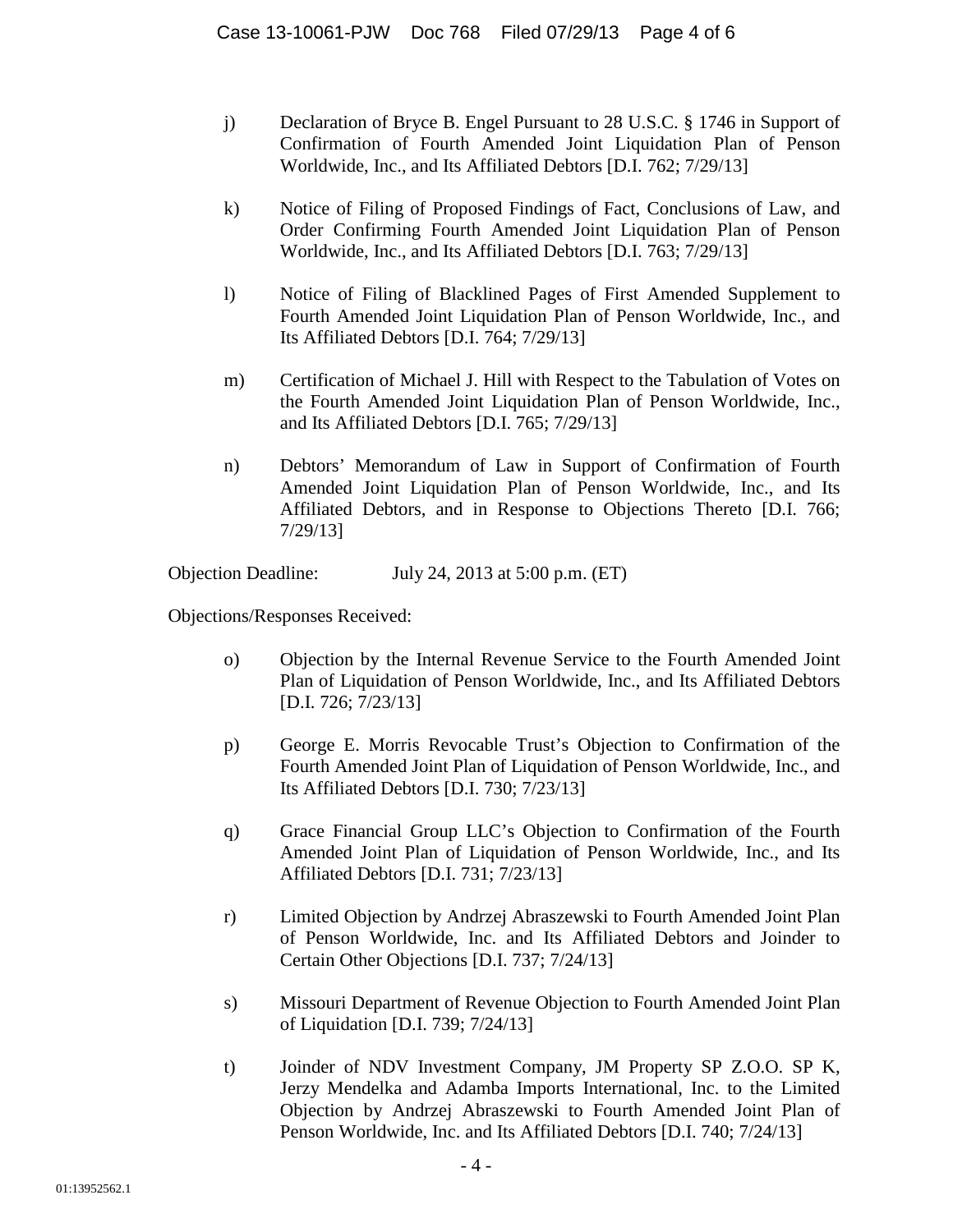- u) Notice of Assertion and Reservation of Rights with Respect to the Proposed Confirmation of the Fourth Amended Joint Liquidation Plan of Penson Worldwide, Inc. and Its Affiliated Debtors [D.I. 745; 7/24/13]
- v) Texas Comptroller of Public Accounts' Objection to the Fourth Amended Joint Liquidation Plan of Penson Worldwide, Inc. and Its Affiliated Debtors [D.I. 749; 7/24/13]

## **Additional Pleadings:**

- **w) Third Amended Disclosure Statement with Respect to the Joint Liquidation Plan of Penson Worldwide, Inc., and Its Affiliated Debtors [D.I. 593; 6/6/13]**
- Status: Items (p), (q), (s) and (v) are resolved, and the Debtors have reached a resolution in principle regarding item (o). The Debtors are working with the objecting parties to resolve items (r) and (t). This matter will be going forward.
- 5. Debtors' Motion for Entry of Order Authorizing Implementation of Alternative Dispute Resolution Procedures, Including Mandatory Mediation [D.I. 690; 7/10/13]

Related Documents: None.

Objection Deadline: July 24, 2013 at 4:00 p.m. (ET)

Objections/Responses Received:

- a) George E. Morris Revocable Trust's Objection to Debtors' Motion for Entry of Order Authorizing Implementation of Alternative Dispute Resolution Procedures, Including Mandatory Mediation [D.I. 729; 7/23/13]
- b) Limited Objection of Tradeking, LLC to the Debtors' Motion for Entry of Order Authorizing Implementation of Alternative Dispute Resolution Procedures, Including Mandatory Mediation [D.I. 736; 7/24/13]
- c) Limited Objection by Andrzej Abraszewski to Debtors' Motion for Entry of Order Authorizing Implementation of Alternative Dispute Resolution Procedures, Including Mandatory Mediation [D.I. 738; 7/24/13]
- d) Joinder in Objection by Andrzej Abraszewski and Limited Objection of Slawomir Wisniewski to Debtors' Motion for Entry of Order Authorizing Implementation of Alternative Dispute Resolution Procedures, Including Mandatory Mediation [D.I. 750; 7/24/13]
- e) Informal Response from Plaintiff, Reid Friedman